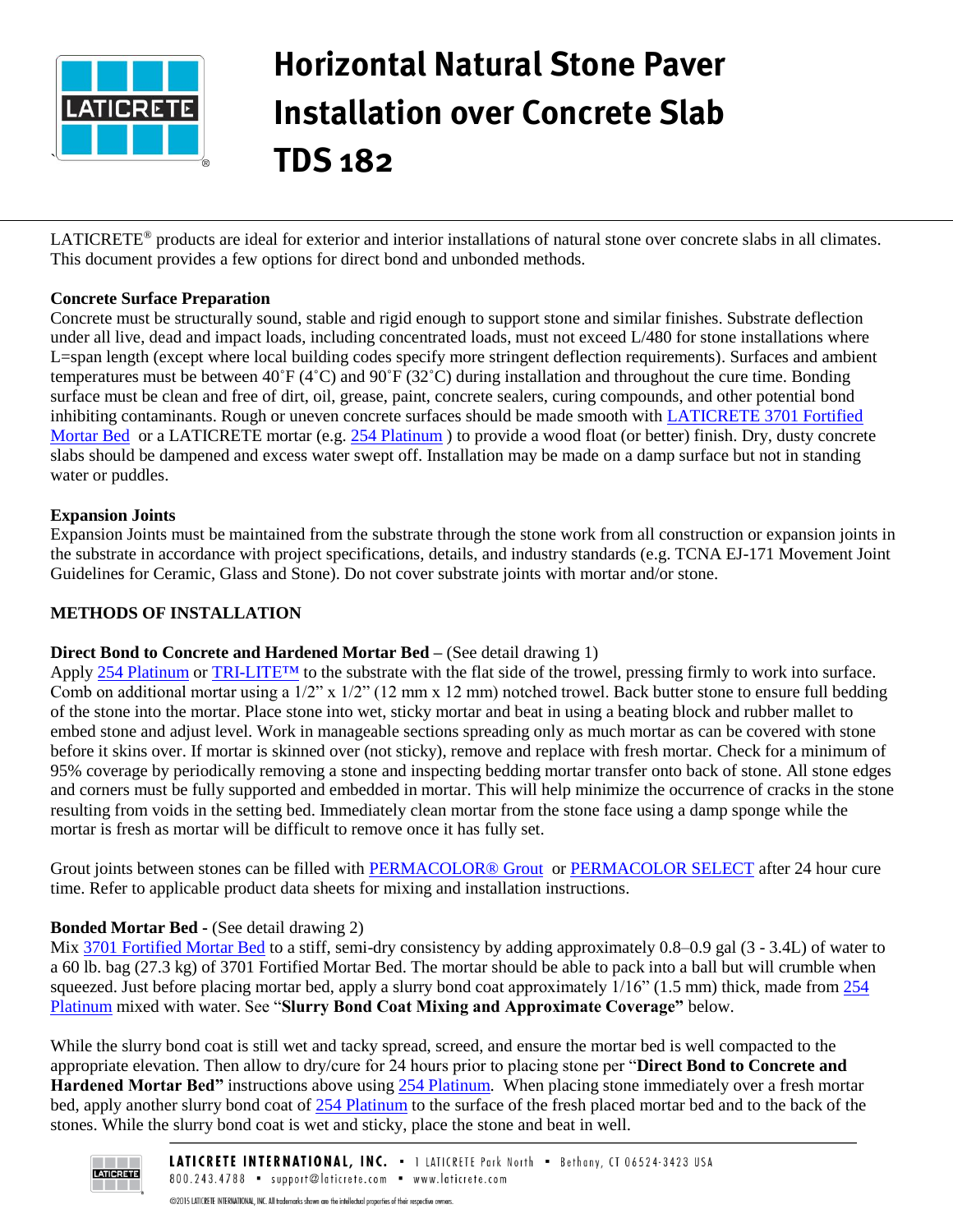Grout joints between stones can be filled with [PERMACOLOR® Grout](https://laticrete.com/~/media/datasheets/ds2500.ashx) o[r PERMACOLOR SELECT](https://laticrete.com/~/media/datasheets/lds2810.ashx) while placing stones or after 24 hour cure time. Refer to applicable product data sheets for mixing and installation instructions.

## **Unbonded Mortar Bed -** (See detail drawing 3)

Before placing [3701 Fortified Mortar Bed,](https://laticrete.com/~/media/datasheets/lds1000.ashx) place a cleavage membrane (e.g. 4 mil [.1mm] thick polyethylene sheeting or 15 lb. [6.8 kg] builder felt) on the substrate.

Mix [3701 Fortified Mortar Bed](https://laticrete.com/~/media/datasheets/lds1000.ashx) to a stiff, semi-dry consistency by adding approximately 0.8–0.9 gal (3 - 3.4L) of water to a 60 lb. bag (27.3 kg) of [3701 Fortified Mortar Bed.](https://laticrete.com/~/media/datasheets/lds1000.ashx) The mortar should be able to pack into a ball but will crumble when squeezed.

Place mortar over the cleavage membrane approximately 1/2 the depth of the mortar bed and compact slightly. Next, place 2" x 2" (50 mm x 50 mm), 16 gauge, galvanized welded wire mesh over the mortar and then place the balance of the mortar bed. The wire mesh should be suspended in the middle of the mortar bed. Minimum unbonded mortar bed thickness shall be 2" (50 mm). Spread, screed, and ensure the mortar bed is well compacted to the appropriate elevation. Then allow to dry/cure for 24 hours prior to placing stone per "**Direct Bond to Concrete and Hardened Mortar Bed"** instructions above using [254 Platinum.](https://laticrete.com/~/media/datasheets/lds6770.ashx) When placing stone immediately over a fresh mortar bed, apply a slurry bond coat to the surface of the freshly placed mortar bed and to the back of the stones. See "**Slurry Bond Coat Mixing and Approximate Coverage"** below. While the slurry bond coat is wet and sticky, place the stone and beat in well.

Grout joints between stones can be filled with [PERMACOLOR Grout](https://laticrete.com/~/media/datasheets/ds2500.ashx) or [PERMACOLOR SELECT](https://laticrete.com/~/media/datasheets/lds2810.ashx) while placing stones or after 24 hour cure time. Refer to applicable product data sheets for mixing and installation instructions.

#### **Slurry Bond Coat Mixing and Approximate Coverage**

[254 Platinum](https://laticrete.com/~/media/datasheets/lds6770.ashx) will yield an approximate coverage of  $120 - 130$  ft<sup>2</sup> (11.1 - 12 m<sup>2</sup>) @  $1/16$ <sup>o</sup> (1.5 mm) thickness per 50 lb.  $(22.7 \text{ kg})$  bag. Mix 7 quarts  $(6.6 \text{ L})$  water to 50 lbs. bag [254 Platinum.](https://laticrete.com/~/media/datasheets/lds6770.ashx) This will make a very loose, wet, and easy to spread mortar mix. Refer to [TDS 143 Slurry Bond Coats](https://laticrete.com/~/media/support-and-downloads/technical-datasheets/tds143.ashx?la=en) for more information.

#### **Grouting and Filling Mortar Joints**

Use [PERMACOLOR SELECT](https://laticrete.com/~/media/datasheets/lds2810.ashx) or [PERMACOLOR Grout](https://laticrete.com/~/media/datasheets/ds2500.ashx) for joints  $1/16$ "-  $1/2$ " ( $1.5 - 12$ mm) wide after stone has set firm.

Before grouting, remove excess setting mortar, spacers, debris, dust, dirt, etc. using a scraper and a damp sponge. Do not leave water standing in joints. Substrate temperature must be between  $40^{\circ}F(4^{\circ}C)$  and  $90^{\circ}F(32^{\circ}C)$ . Apply STONETECH<sup>®</sup> Grout Release or suitable STONETECH sealer (e.g. STONETECH Heavy Duty Sealer) to stone surface prior to installing grout. This will help prevent the grout color transfer to the stone surface.

Mix grout per product data sheet mixing instructions. Place water in a clean mixing container and add mortar slowly. Mix with a slow speed mixer to a smooth flowable consistency. Allow grout to slake for 5 minutes, then remix grout.

Dampen stone surface with water. Use a grout float to place grout into joints. The grout must fill the full depth of the joints leaving no voids. Immediately remove grout from the stone surface with a clean, damp sponge while grout is fresh. Grout will be difficult to remove once it dries on the surface. Protect grout from rain and foot traffic for a minimum of 24 hours at 70˚F (21˚C). Cooler temperatures require a longer cure time.